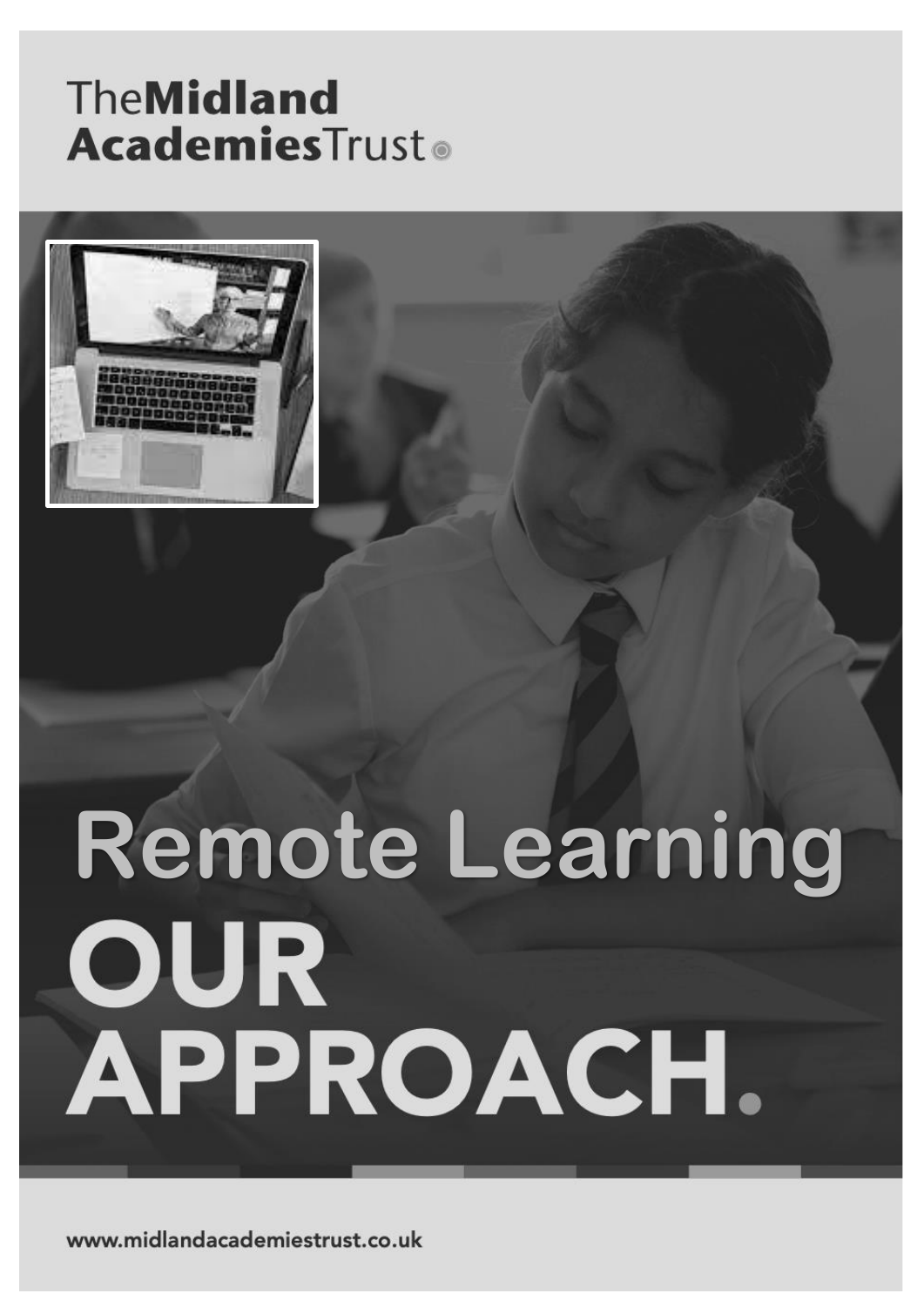#### **The Midland Academies Trust Approach to Remote Learning (Our Remote Learning Offer)**

#### **Introduction:**

This information is intended to provide clarity and transparency to pupils and parents or carers about what to expect from remote education if local restrictions require entire cohorts (or bubbles) to remain at home. This document also outlines details of what to expect where individual pupils are self-isolating.

The Trust and its academies remain committed to delivering the full Trust five-year curriculum offer including when pupils are working remotely.

#### **Parents and pupils can access further information about the work they need to complete and the support available during any period of remote learning by visiting our school websites:**

The George Eliot School:<http://www.george-eliot.warwickshire.sch.uk/> Hartshill School:<http://www.hartshill.warwickshire.sch.uk/> Heath Lane Academy:<http://www.hla.leics.sch.uk/> The Nuneaton Academy:<http://www.nuneatonacademy.co.uk/>

In addition to remote learning, we also have a range of other policies and procedures in place to safeguard pupils working from home this includes the following:

- Acceptable User Policy for the use of our devices.
- **Behaviour Policy**
- E-safety guidance for parents.
- Safeguarding procedures
- Pastoral support

Contact details and links for support and can be found on the school websites.

#### **The remote curriculum**

#### **What is taught to pupils at home?**

Our schools and Trust subject network have developed a plan for curriculum delivery that aligns remote learning to our overall curriculum plan. Pupils learning from home will not be disadvantaged by not being in school.

A pupil's first day or two of being educated remotely might look different from our standard approach, while we take all necessary actions to prepare for a longer period of remote teaching. Our schools will work to quickly implement a full timetable for pupils and will have this in place in the majority of cases on the first day of remote learning being required, however should this not yet be ready to implement for the first day pupils will have access to a range of software for subjects set out later in this document e.g., Hegarty maths, Educake, and GCSE Pod.

Printed curriculum workbooks are used in many subjects, providing consistent access for pupils regardless of internet access.

The Midland Academies Trust has a clear curriculum strategy that is for both on site and remote learning set out below. The delivery part of this will be slightly different due to remote learning and the changes for this are outlined in this document.

- There is no separate remote curriculum all academies and staff are expected to deliver the Trust five-year curriculum
- Staff are clear that blended and remote learning refers to the delivery mode, not the curriculum content or expected breadth
- Staff have identified 'hard to teach' concepts and have prioritised these for face to face delivery.
- The only adaptations made to the curriculum relate to aspects of subjects which cannot be logistically or safely delivered remotely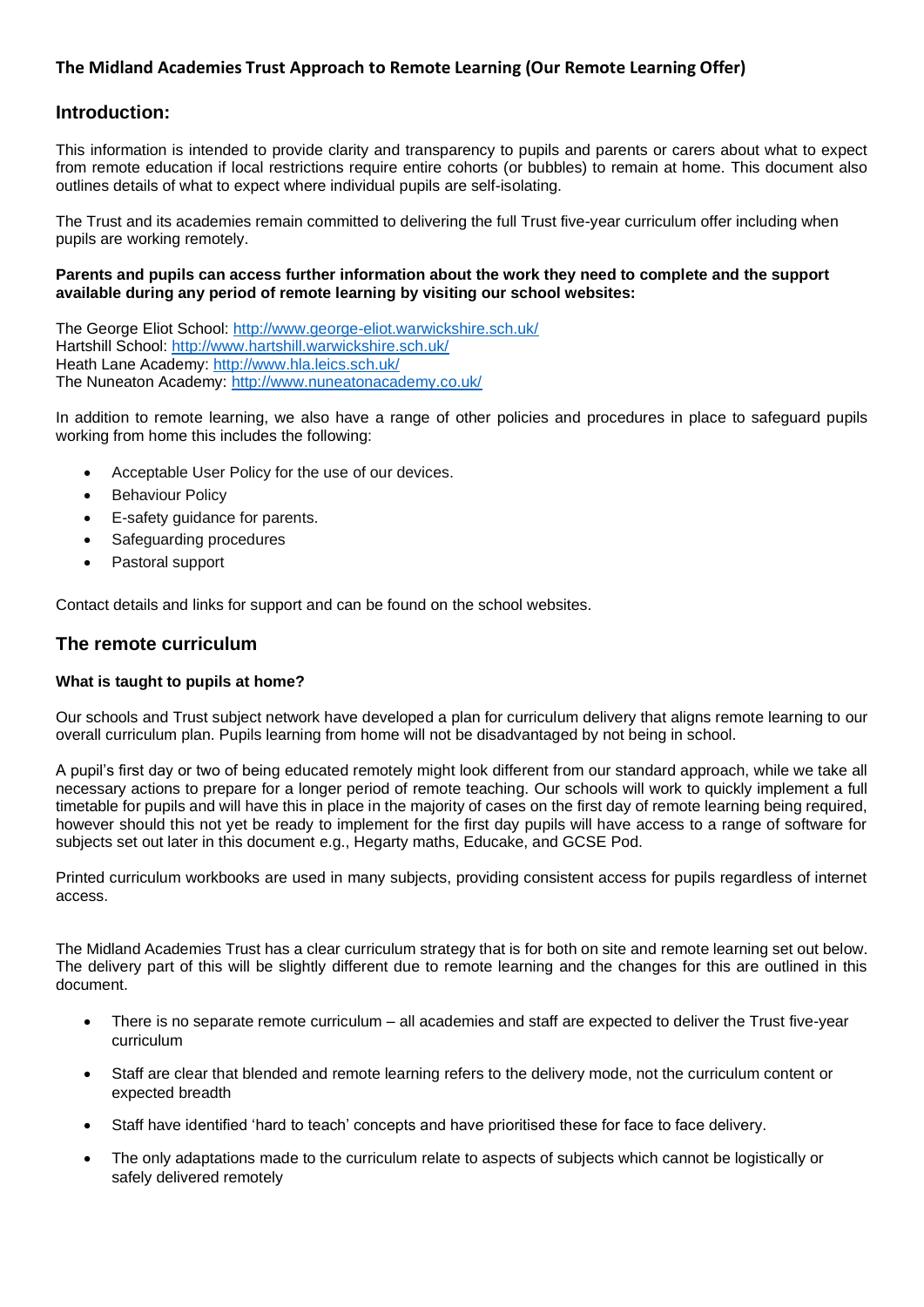• The Trust curriculum includes key progression concepts – threshold concepts which are essential for pupils to progress. These would be given more weighting in remote delivery, but pupils would still have access to the full

#### **Rich in knowledge**

We believe that all our pupils have an entitlement to a curriculum filled with powerful knowledge.

- Our five-year, knowledge rich curriculum was written by our staff working as cross-Trust subject teams, pooling their expertise to create a curriculum which draws upon the deepest subject knowledge.
- Our commitment to pupils covers mastery of knowledge across a wide range of academic and practical subjects and a wider goal of providing our pupils with the knowledge and cultural capital to make successful choices in life.
- Our staff continuously seek out new knowledge to inform future curriculum developments, refining and improving subject curriculum content. They share this knowledge through structured cross-Trust networks and a collaborative approach to external professional learning opportunities.

#### **Sequenced for mastery**

We believe that a carefully sequenced curriculum in all subjects is essential to pupil mastery.

- Our subject staff were given a blank slate to design a subject curriculum which ensured that pupils at The Midland Academies Trust leave in Year 11 with a deep and meaningful understanding of the subject.
- Our intent is not to teach a narrow, examination-focused curriculum, but for pupils to acquire the body of knowledge needed to be skilful writers, nuanced historians or enquiring scientists.
- Our curriculum schema are as diverse as the subjects themselves. In English, pupils explore Greek epic poetry in Year 7 to provide deeper understanding of Shakespeare's classical references and allusions. In Art, pupils build knowledge and mastery of the elements of the human face in portraiture.

#### **Trivium of delivery**

We believe that effective curriculum delivery allows pupils to acquire, understand and apply knowledge.

- Our curriculum delivery model is inspired by Martin Robinson's [Trivium 21C,](https://www.martinrobinson.net/writing.html) as summarised by Tom Sherrington [here.](https://teacherhead.com/2014/01/17/trivium-21st-c-could-this-be-the-answer/) We understand the need for a strong knowledge base and have designed an ambitious curriculum filled with powerful and enabling knowledge.
- Our teachers are trained in Doug Lemov's 'Teach Like A Champion' techniques using questioning approaches such as Stretch It and [Right is Right](https://www.youtube.com/watch?v=DYZjfEOg-lI) to ensure they can ensure that pupils' understanding is rich and deep.
- Our pupils are shown how to apply this knowledge across a range of forms; exploring and refining approaches so that they are confident, articulate and perceptive in their performance

#### **We expect remote learning from our schools to be the best that it can be and have 10 standards for the delivery of this:**

Remote learning will:

- 1. Be based in, or linked from, the Microsoft 365 platform
- 2. Be collaborative across the Trust in terms of content and resourcing
- 3. Be personal in delivery, providing access to support and feedback
- 4. Be accessible to all pupils
- 5. Be based upon sound research into the best way to deliver learning online
- 6. Be constructed with the Trust blended learning sequence in mind
- 7. Be scheduled in advance so that pupils know when, how and where to access the learning
- 8. Be designed so that pupil engagement can be judged and followed up on where necessary
- 9. Be manageable for staff to maintain in addition to any other regular duties
- 10. Be aligned to a common Trust subject community schedule

Daily and weekly lesson tasks and associated resources were made available via SharePoint document libraries.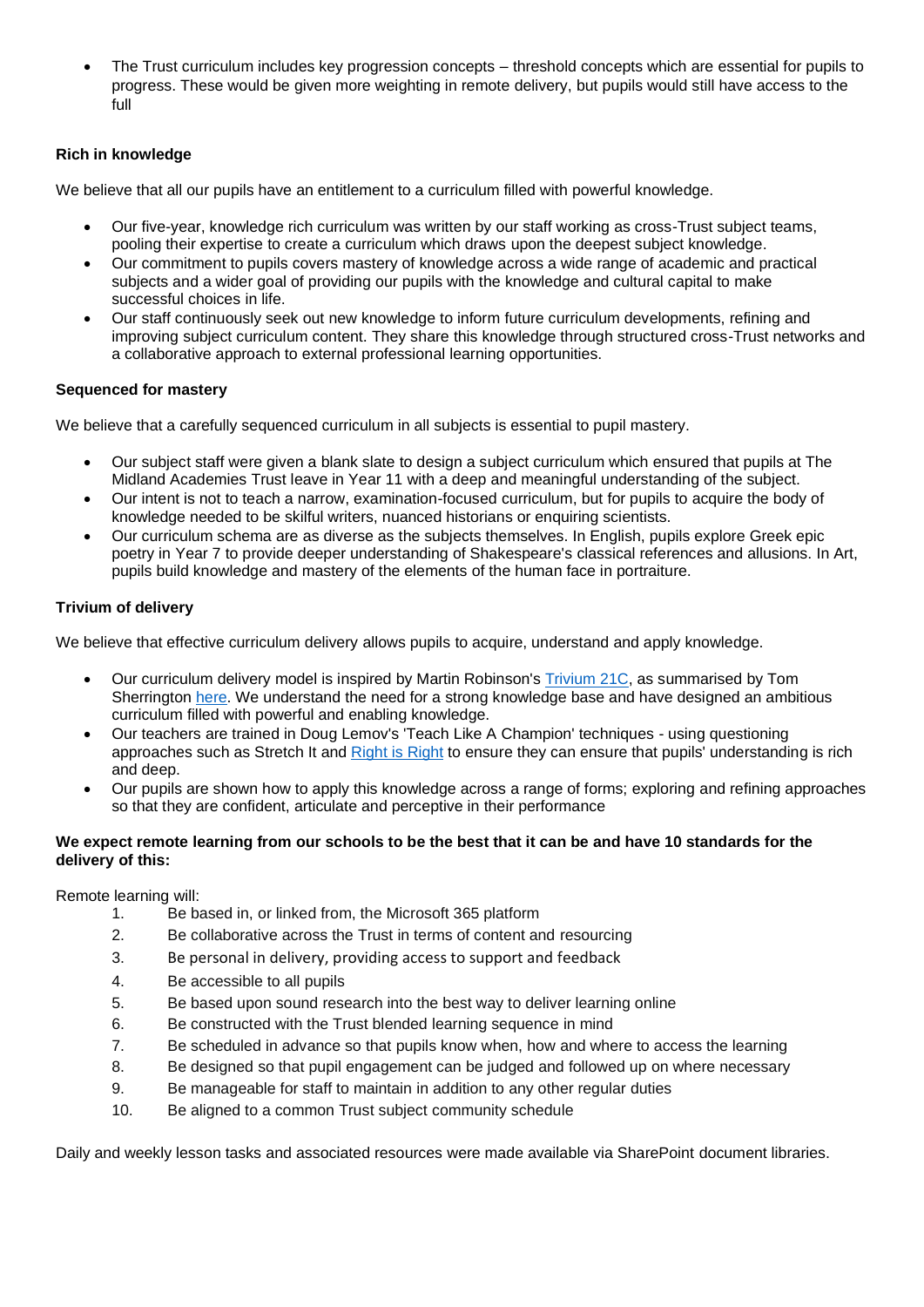# **Remote Learning – Access and Delivery**

#### **How will my child be taught remotely?**

We use a combination of the following approaches to teach pupils remotely:

• Live lessons using **Microsoft Teams**

To access Microsoft Teams pupils must first download Microsoft Office 365 or go to: [www.office.com](http://www.office.com/)

To log in to Microsoft 365 pupils must use their @stumidlandat.co.uk email address.

#### **Microsoft Teams**

Once logged in to Office 365, pupils can select the Microsoft Teams icon from the list on the left-hand side of the page. Through Microsoft Teams, they can access all of their classes and channels. Teachers will upload homework and remote learning into the appropriate classes and channels. All teaching staff have been fully trained on how to utilise Microsoft Teams for education. Pupils have been shown how to access work that has been set and how to complete and upload assignments.

Teams provides pupils with a more interactive and responsive platform through which they can access live lessons and work remotely.

You can access Teams via an internet browser via the following web address: www.teams.microsoft.com

For the most convenient and accessible solution we recommend downloading the app for both your home computer/laptop/tablet and smartphone. The best experience for pupils is on a laptop/computer but it is also recommended that the app is downloaded on pupil's phones to ensure they receive notifications.

#### www.microsoft.com/en-gb/microsoft-365/microsoft-teams/download-app

If you have an Android or IOS smartphone/tablet, download the free app to your device from the relevant app store – just search for Microsoft Teams

- Work set through Microsoft Teams or Microsoft365 emails.
- Pre-recorded lessons.
- Online software e.g., GCSE Pod, Seneca, Hegarty Maths, etc.
- Paper based booklets/books.

#### **What else can pupils do to keep up to date whilst absent from school?**

- Prep work using knowledge organisers.
- Hegarty Maths
- Lesson work using curriculum booklets
- Home learning / Homework
- Maintain regular reading of fiction and non-fiction texts.
- Revision for future exams and assessments.
- Watching GCSE revision clips on BBC Bitesize.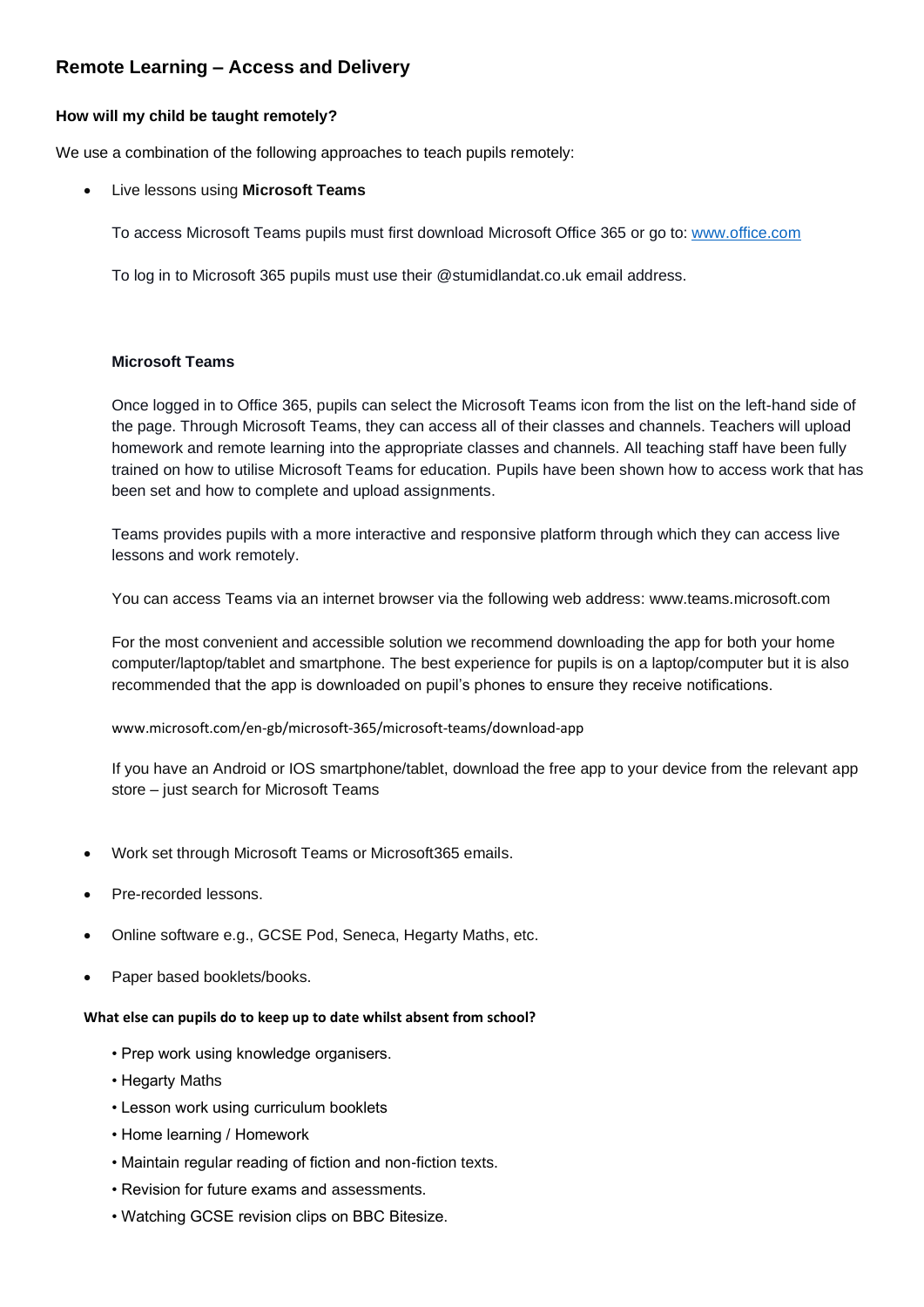• Creating revision resources.

### **How long can I expect work set by the school to take my child each day?**

We expect that remote education (including remote teaching and independent work) will take pupils broadly 5 hours each day, i.e., similar to a normal day at school.

#### **If my child does not have digital or online access at home, how will you support them to access remote education?**

- We have completed an audit in school of pupil's access to appropriate devices and the internet to access lessons.
- Where needed our schools provide laptops/tablets and internet dongles to support. In some cases, if a solution cannot be found then paper-based materials will instead be provided.
- All homework and home-learning is set through the pupils Microsoft email accounts (stumidlandat.co.uk). Work is set in the TEAMS assignment area. Forgotten password for this account contact:
- IT technical queries (password resets, and other **technical** support needed if having to learn from home e.g., issues with accessing their Teams channel, accessing the internet, office365 etc.) RemoteLearningMAT@eservices.freshservice.com

## **How will my child be taught remotely?**

- We use a combination of the following approaches to teach pupils remotely:
	- o Live lessons using Microsoft Teams
	- o Work set through Microsoft Teams or Microsoft365 emails.
	- o Pre-recorded lessons.
	- o Online software e.g., GCSE Pod, Seneca, Hegarty Math's, etc.
	- o Paper based booklets/books.
- We expect all pupils to engage in remote learning. Pupils must access and complete learning to remain on track in their learning. If a pupil does not access their live lesson, then contact home will be made by the pastoral team as soon as possible and support to access provided if needed.
- Home visits may be made where there are concerns.
- Our schools issue guidance and support for parents to ensure their child access home learning.
- Our SEND team will also ensure that pupils with special educational needs receive the support they need this may be through 1:1 virtual sessions or support provided by email/chat function during lessons.

# **Remote Learning – Support and Feedback**

# **How will you assess my child's work and progress?**

- We believe that feedback is at the heart of effective assessment.
- In school our staff are not asked to routinely mark pupil work. Instead, we expect them to regularly review the work produced as part of the planning and review cycle and incorporate their findings into the next lesson. This is the same for remote learning.